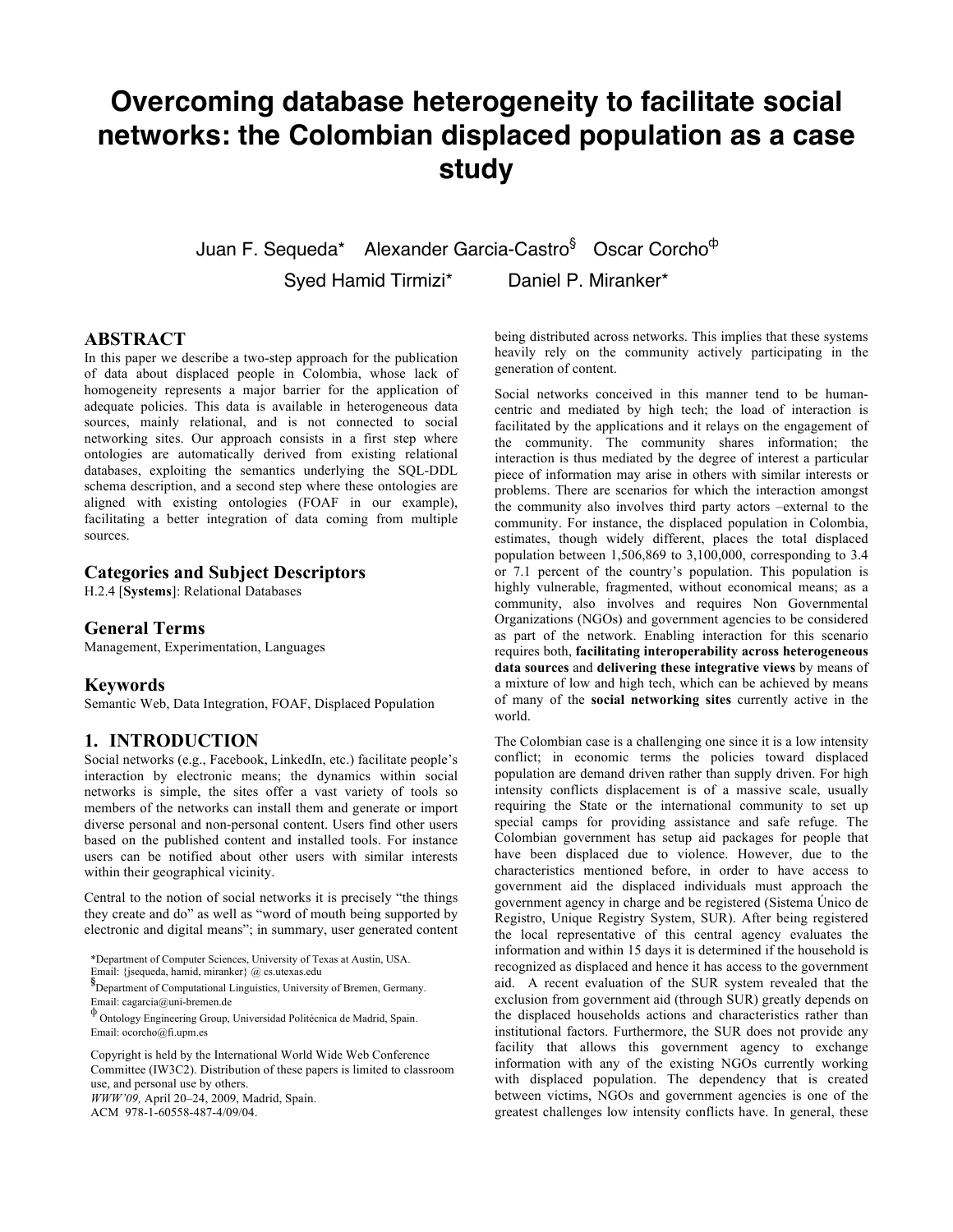conflicts force institutions to locate and track the displaced population not only for delivering goods and services, but also to define the policies that will allow NGOs and government agencies to define action policies to deal with the problem. In order for demand driven aid systems to work properly information should flow across displaced population, NGOs and government agencies. Victims should be able to access information about the aid available for them, by the same token NGOs and government agencies should be able to gather the information they need, verify and cross reference it in an efficient and timely manner.

This is a two fold problem affecting both, the community and the policy makers; on the one hand there is a duplication of information and processes, in practical terms this means having to run the same process several times and capturing the same, or similar, information every time it is required. Furthermore, the lack of a unification criterion across these heterogeneous databases makes it difficult to support a better-structured social interaction, an electronic complement to the word of mouth interaction mechanism currently being used. The advantage of combining both, soft technology, word of mouth, paper-based billboards, newspaper-based communications and high technology, digitally mediated, is the preservation of the knowledge this community has about issues affecting them as well as the availability of an information resource fully generated by them –empowering the community. On the other hand merging and verifying this information is a major bottleneck for the definition of policies as diverse sources may host conflicting information that involve further corroboration –often expensive in terms of time, resources, and political window of opportunity.

Semantic consistency via valid mappings across displaced population related databases could facilitate access to real time accurate information; more importantly, it could help the displaced population to know about their common needs. Independently from whether the displaced person has registered with an NGO or with the Government, other displaced persons should be aware of their peer. This could help in rebuilding the lost social tissue. Furthermore, it could empower a community that due to its fragmentation has lost the political life; making it possible for them to regain their rights. Social networks help in bringing people together relying on high technology such as Internet and mobile devices. In this way, people are able to find peers, people with similar problems or interests; such dynamic allows these newly formed communities to take action. A combination of high (internet, mobile devices), medium (TV, radio) and low technology (word-of-mouth, billboards) could assist, in the same way, the displaced population to re-gain their social tissue and their political life.

One commonly-used alternative to overcome this heterogeneity is to apply an ontology-based framework for integration, interoperability, search and sharing of data drawn from diverse sources [1]. Such a framework normally relies on the existence of a set of mediators that address queries according to a set of local and/or global ontologies, and corresponding wrappers that overcome the heterogeneity between these models and the models from the underlying data sources.

Although there is a large amount of work devoted to mediators and to multiple types of data sources, in this paper we will focus on wrapper generation for relational databases (also known as "upgrading databases to the Semantic Web"), which is known to be a labor-intensive task. There are broadly two architectural approaches for wrapper generation that have been researched in the literature. The most common one consists in mapping a

relational database schema to an existing domain ontology [2, 3, 4]. To date there has been little work automating the creation of such wrappers.

The second approach, which is the subject of the work in this paper, concerns the automatic transformation of database content to an ontological representation, normally RDF and OWL [5, 6, 7]. In this approach it is assumed that the data model entails a logical model of the application domain, and by syntactically analyzing the model's physical encoding in SQL Data Description Language (DDL) the logical model may be recovered. The current SQL standard coupled with modern software design methodology enables rich expression of domain semantics; albeit not in a form readily accessible to automated inference mechanism [8]. In addition to foreign key constraints, SQL DDL supports a variety of constraints on the range of values allowed in a table.

In this paper we describe our approach for wrapper generation, which is based on the second alternative, allowing the transformation of relational databases into OWL-DL ontologies [18]. This approach has been used in the context of the Colombian displaced community that has been described in this introduction and that has served as a case study for our technological approach. Before describing our approach, we also provide some insights into related approaches and technologies. Later we describe how the ontology obtained from one of the analyzed schemas can be aligned with the Friend of A Friend (FOAF) ontology [9], which has facilitated the description of people, within social networks (FOAF has been considered as one of the most prevalent uses of Semantic Web technology [10]). FOAF will be used as the domain ontology to enable an ontology-based framework for database integration and interoperability. We finalize by presenting conclusions and future work, where we acknowledge the need of an ontology that describes the displaced population.

## **2. RELATED WORK**

While a comprehensive related work section should include not only technological or architectural options, but also a description of alternative solutions to the problem addressed in our work, we have already commented in the introduction that there are no similar systems that solve the problem of the displaced population in a Latin-American country like Colombia (and we have not found in our research any comparable technological effort for other countries). Hence our focus in this section is on the problem of addressing heterogeneity in databases following an approach where ontologies are derived from relational data sources [5, 6, 7].

Stojanovic et al. [5] provide rules for translation of relational schemas to Frame Logic and RDF Schema. This work formally defines rules for identification of classes and properties in relational schemas. However, it does not have the capability of capturing richer semantics that cannot be expressed in RDF Schema.

Li et al. [6] propose a set of rules for automatically learning an OWL ontology from a relational schema. They define the rules using a combination of some formal notation and English language. Some of their rules miss some of the semantics offered by relational schemas and some rules produce specific results for inheritance and object properties that may not accurately depict concepts across domains or database modeling choices. We believe these shortcomings are due to the lack of a formal system and thorough examination of examples capturing a variety of modeling choices in various domains.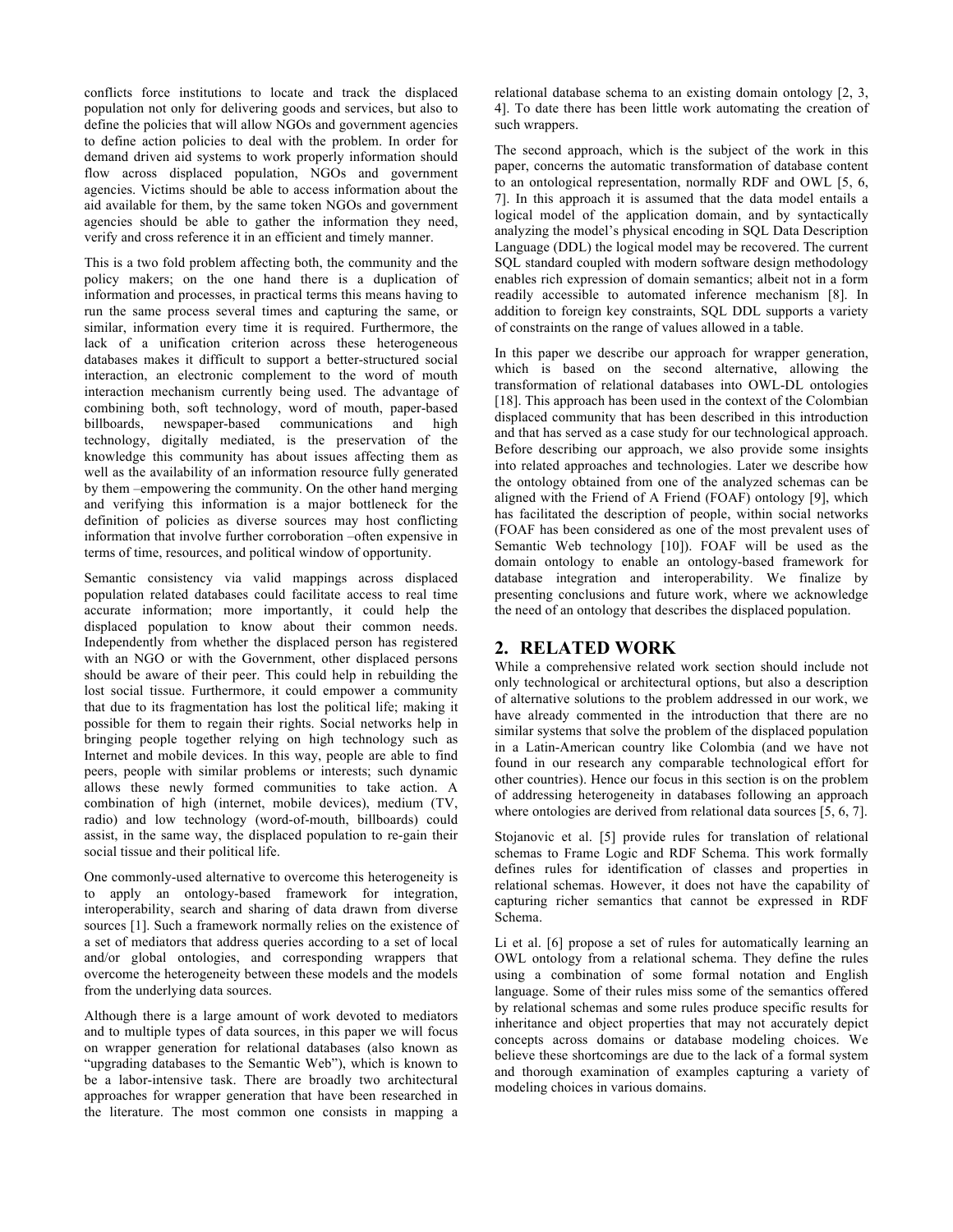Finally, Astrova et al. [7] provide expository rules and examples to describe a system for automatic transformation of a relational schema to OWL Full, being one of the most comprehensive approaches. However, rules are not formally defined; hence a number of transformations are ambiguous.

# **3. DIRECT MAPPING RELATIONAL DATABASES TO THE SEMANTIC WEB**

We start this section with an example. Let us consider a relational database that captures data of displaced people in Colombia (see Table 1, an excerpt of the relational model that allows representing information about displaced people in one of the existing systems). The Person table contains data about all people in the system. The Family table lists the families that are being displaced, who is the head household member and information about the displacement. Also, a person is part of a family, and this information is recorded in the FamilyMember table. The Displacement table lists the information of a displacement: when and from where did a family leave and when and to where did a family arrive to. The City table contains a list of all cities in Colombia.

| Table 1. Schema of a Displaced Population Database |  |  |  |  |  |  |  |
|----------------------------------------------------|--|--|--|--|--|--|--|
|----------------------------------------------------|--|--|--|--|--|--|--|

| create table PERSON {                                                         |  |  |  |  |
|-------------------------------------------------------------------------------|--|--|--|--|
| PERSONID integer primary key,                                                 |  |  |  |  |
| NAME varchar not null,                                                        |  |  |  |  |
| GENDER varchar check in ('M', 'F'),                                           |  |  |  |  |
| CIVIL STATUS varchar check in ('Married',                                     |  |  |  |  |
| 'Single', 'Divorced'),                                                        |  |  |  |  |
| AGE integer not null}                                                         |  |  |  |  |
| create table FAMILY {                                                         |  |  |  |  |
| FAMILYID integer primary key,                                                 |  |  |  |  |
| FAMILYNAME varchar,                                                           |  |  |  |  |
| HEAD integer unique not null foreign key                                      |  |  |  |  |
| references PERSON(PERSONID),                                                  |  |  |  |  |
| DISID integer unique not null foreign key<br>references DISPLACEMENT(DISID) } |  |  |  |  |
|                                                                               |  |  |  |  |
| Create table DISPLACEMENT {                                                   |  |  |  |  |
| DISID integer primary key,                                                    |  |  |  |  |
| CITYFROM integer unique not null foreign key<br>references CITY(CITYID),      |  |  |  |  |
| DATEFROM date,                                                                |  |  |  |  |
| CITYTO integer unique not null foreign key                                    |  |  |  |  |
| references CITY(CITYID)                                                       |  |  |  |  |
| DATETO date}                                                                  |  |  |  |  |
| create table CITY {                                                           |  |  |  |  |
| CITYID varchar primary key,                                                   |  |  |  |  |
| NAME varchar unique not null }                                                |  |  |  |  |
| create table FAMILYMEMBER {                                                   |  |  |  |  |
| PERSONID integer foreign key references                                       |  |  |  |  |
| PERSON(PERSONID),                                                             |  |  |  |  |
| FAMILYID integer foreign key references<br>FAMILY (FAMILYID),                 |  |  |  |  |
| constraint FAMILYMEMBER PK primary key                                        |  |  |  |  |
| (PERSONID, FAMILYID) }                                                        |  |  |  |  |

In this section, we explain the transformation of a relational schema to an ontology. First we present our assumptions and explain the rationale behind them. Then, we list the predicates and functions we have defined to express transformation rules in first order logic. In the next section, we explain the transformations for data types, classes, properties and inheritance, and provide

mapping tables or first order logic rules to formally define the transformations.

# **3.1 Assumptions**

In order to translate a relational schema into an ontology, we make the following assumptions:

- The relational schema, in its most accurate form, is available in SQL DDL. Databases evolve due to changing application requirements. Such modifications are often reflected solely in the physical model, usually expressed in SQL DDL, making it the most accurate source for the structure of the database.
- The relational schema is normalized, at least up to third normal form. While all databases might not be well normalized, it is possible to automate the process of finding functional dependencies within data and to algorithmically transform a relational schema to third normal form [11, 12].

# **3.2 Predicates and Functions**

We have defined a number of predicates and functions to aid the process of defining transformation rules in first order logic.

There are two sets of predicates in our system. RDB predicates test whether an argument (or a set of arguments) matches a construct in the domain of relational databases. Such predicates are listed below:

| Rel(r)      | $r$ is a relation                                                                                |
|-------------|--------------------------------------------------------------------------------------------------|
| Attr(x,r)   | $x$ is an attribute in relation $r$                                                              |
| NN(x,r)     | x is an attribute (or a set of attributes) in<br>relation $r$ with NOT NULL constraint(s)        |
| Unq(x,r)    | x is an attribute (or a set of attributes) in<br>relation $r$ with UNIQUE constraint             |
| Chk(x,r)    | x is an attribute in relation $r$ with enumerated<br>list (CHECK IN) constraint                  |
| PK(x,r)     | x is the (single or composite) primary key of<br>relation $r$                                    |
| FK(x,r,y,s) | $x$ is a (single or composite) foreign key in<br>relation $r$ and references $y$ in relation $s$ |
| NonFK(x,r)  | x is an attribute in relation $r$ that does not<br>participate in any foreign key                |

On the other hand, ontology predicates test whether an argument (or a set of arguments) matches a construct that can be represented in an OWL ontology. These predicates are:

| Class(m)       | $m$ is a class                                         |  |
|----------------|--------------------------------------------------------|--|
| ObjP(p,d,r)    | $p$ is an object property with domain $d$ and range    |  |
|                |                                                        |  |
| DTP(p,d,r)     | $p$ is an data type property with domain $d$ and       |  |
|                | range $r$                                              |  |
| Inv(p,q)       | when $p$ and $q$ are object properties, $p$ is an      |  |
|                | inverse of $q$                                         |  |
| FP(p)          | $p$ is a functional property                           |  |
| IFP(p)         | $p$ is an inverse functional property                  |  |
| Crd(p,m,v)     | the (max and min) cardinality of property $p$ for      |  |
|                | class $m$ is $v$                                       |  |
| MinC(p,m,v)    | the min cardinality of property p for class $m$ is $v$ |  |
| MaxC(p,m,v)    | the max cardinality of property p for class m is $\nu$ |  |
| Subclass(m, n) | <i>m</i> is a subclass of class <i>n</i>               |  |

The constructs represented by ontology predicates are described as they appear in the rules mentioned in the upcoming sections of this paper.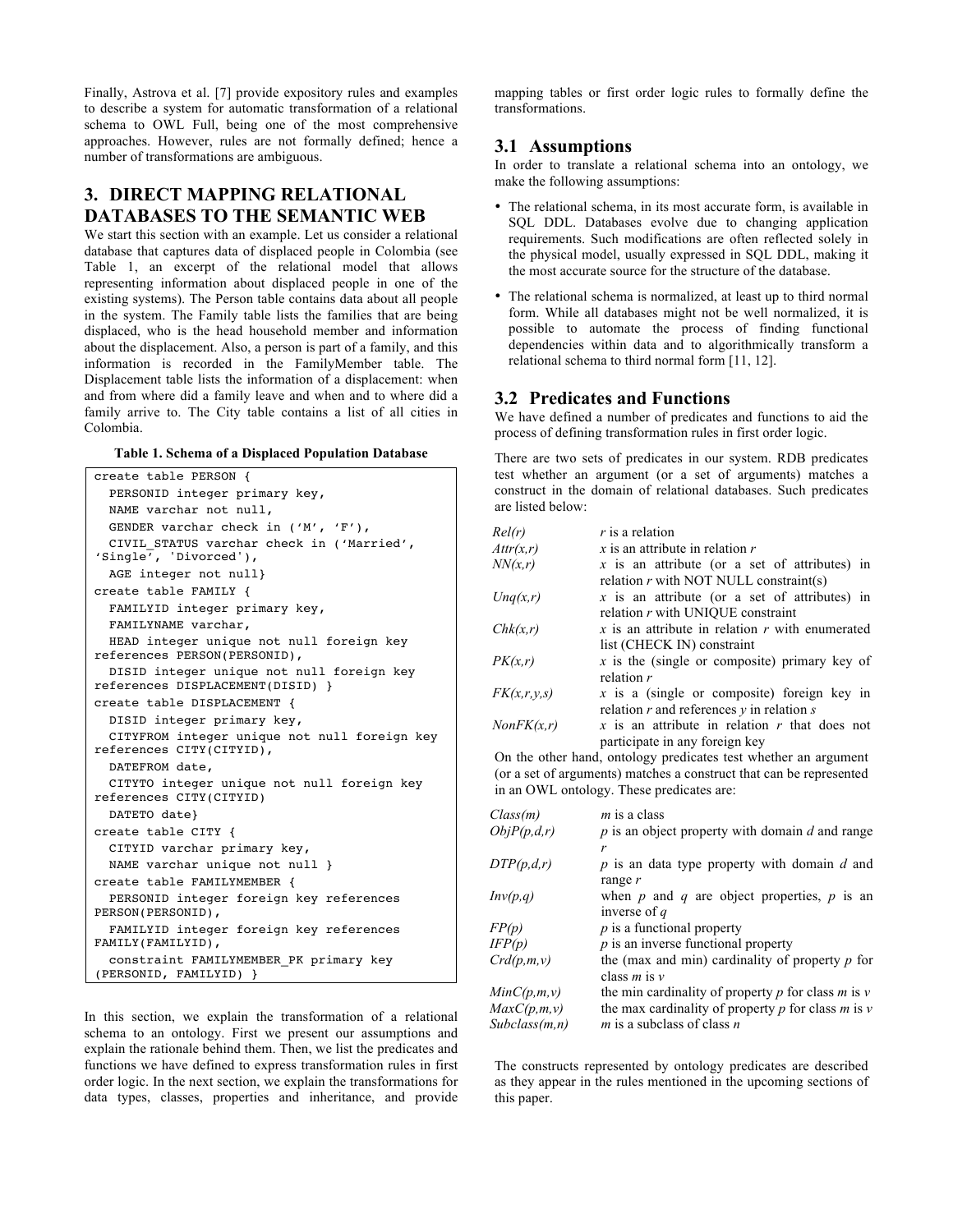We have also defined the following functions:

| fkey(x,r,s) | takes a set of attributes x, relations $r$ and s, and |
|-------------|-------------------------------------------------------|
|             | returns the foreign key defined on attributes $x$ in  |
|             | $r$ referencing $s$                                   |
| type(x)     | maps an attribute $x$ to its suitable OWL             |
|             | recommended data type (we discuss data types          |
|             | in more detail in a later section)                    |
| list(x)     | maps an attribute $x$ to a list of allowed values;    |
|             | applicable only to attributes with a CHECK IN         |
|             | constraint, i.e. $Chk(x)$ is true                     |

In addition to the predicates and functions listed above, we describe the concept of a binary relation, written BinRel, as a relation that only contains two (single or composite) foreign keys that reference other relations. Such tables are used to resolve many-to-many relationships between entities. Using RDB predicates, we formally define BinRel as follows:

#### **Rule Set 1:**

*BinRel(r,s,t)* !  $Rel(r) \triangle FK(q,r,\_,t) \triangle FK(p,r,\_,s) \triangle p \neq q \triangle A$ ttr(y  $\leftarrow$ , r) $\land \neg \text{NonFK}(y,r) \land \text{FK}(z,r, \mu) \land \text{fkey}(z,r,u) \in$ *{fkey(p,r,s),fkey(q,r,t)}*

This rule states that a binary relation r between two relations s and t exists if r is a relation that has foreign keys to s and t, and r has no other foreign keys or attributes (each attribute in the relation belongs to one of the two foreign keys). Note that there is no condition that requires s and t to be different, allowing binary relations that have their domain equal to their range.

## **3.3 Transformation Rules and Examples**

In this section we present rules and examples for transformation of a relational database to OWL ontology.

## *3.3.1 Producing Unique Identifiers (URIs) and Labels*

Before we discuss the transformation rules, it is important to understand how we can produce identifiers and names for classes and properties that form the ontology.

The concept of globally unique identifiers is fundamental to OWL ontologies. Each class or property in the ontology must have a unique identifier, or URI. While it is possible to use the names from the relational schema to label the concepts in the ontology, it is necessary to resolve any duplications, either by producing URIs based on fully qualified names of schema elements, or by producing them randomly. In addition, for human readability, RDFS labels should be produced for each ontology element containing names of corresponding relational schema elements. Due to lack of space, we have not used fully qualified names in our examples. When needed, we append a name with an integer to make it unique, e.g. ID1, ID2 etc.

#### *3.3.2 Transformation of Data Types*

Transformations from relational schemas to ontologies require preserving data type information along with the other semantic information. OWL (and RDF) specifications recommend the use of a subset of XML Schema types [13] in Semantic Web ontologies [14, 15].

In Table 2 we present a list of commonly used SQL data types along with their corresponding XML Schema types. During transformation of data type properties, the SQL data types are transformed into the corresponding XML Schema types.

| Table 2. Common SQL types and corresponding XML |  |
|-------------------------------------------------|--|
| Schema types recommended for OWL                |  |

| <b>SQL Data Type</b> | <b>XML Schema Type</b> |
|----------------------|------------------------|
| <b>INTEGER</b>       | xsd:integer            |
| <b>FLOAT</b>         | xsd:float              |
| <b>BOOLEAN</b>       | xsd:Boolean            |
| <b>VARCHAR</b>       | xsd:string             |
| <b>DATE</b>          | xsd:date               |
| <b>TIMESTAMP</b>     | xsd:dateTime           |

## *3.3.3 Identifying Classes*

According to OWL Language Guide [16], "the most basic concepts in a domain should correspond to classes …". Therefore we would expect basic entities in the data model to translate into OWL classes.

Given the definition of a binary relation, it is quite straightforward to identify OWL classes from a relational schema. Any relation that is not a binary relation can be mapped to a class in an OWL ontology, as stated in the rule below.

**Rule Set 2:**

$$
Class(r) \leftarrow Rel(r) \land \neg BinRel(r, \_, \_)
$$

Remember that a binary relation has exactly two foreign keys and no other attributes (see Rule Set 1). Keeping that in mind, we can see that this very simple rule covers a number of cases for identifying classes:

- All tables that do not have foreign keys should be transformed to classes. Therefore, we conclude Class(PERSON), i.e. Person should be mapped to a class since it has no foreign key. The same reasoning holds for the City table.
- All tables with one foreign key can be mapped to classes since they cannot be binary relations.
- Tables with more than two foreign keys should be transformed to classes as well. Such tables may represent an entity or an Nary relationship between entities. Fortunately, in OWL, both the cases can be modeled the same way, i.e. by translating the entity or the N-ary relationship into a class [17].
- For tables containing exactly two foreign keys, presence of independent attributes qualifies them to be translated to classes. The table Family, with an independent attribute FamilyName, is an example, and is translated to an OWL class. The table Displacement is translated to an OWL class

Thus Rule Set 2 identifies the OWL classes from the database schema. For example:

Class(PERSON), Class(FAMILY), Class(DISPLACEMENT), Class(CITY)

## *3.3.4 Identifying Object Properties*

An object property is a relation between instances of two classes in a particular direction. In practice, it is often useful to define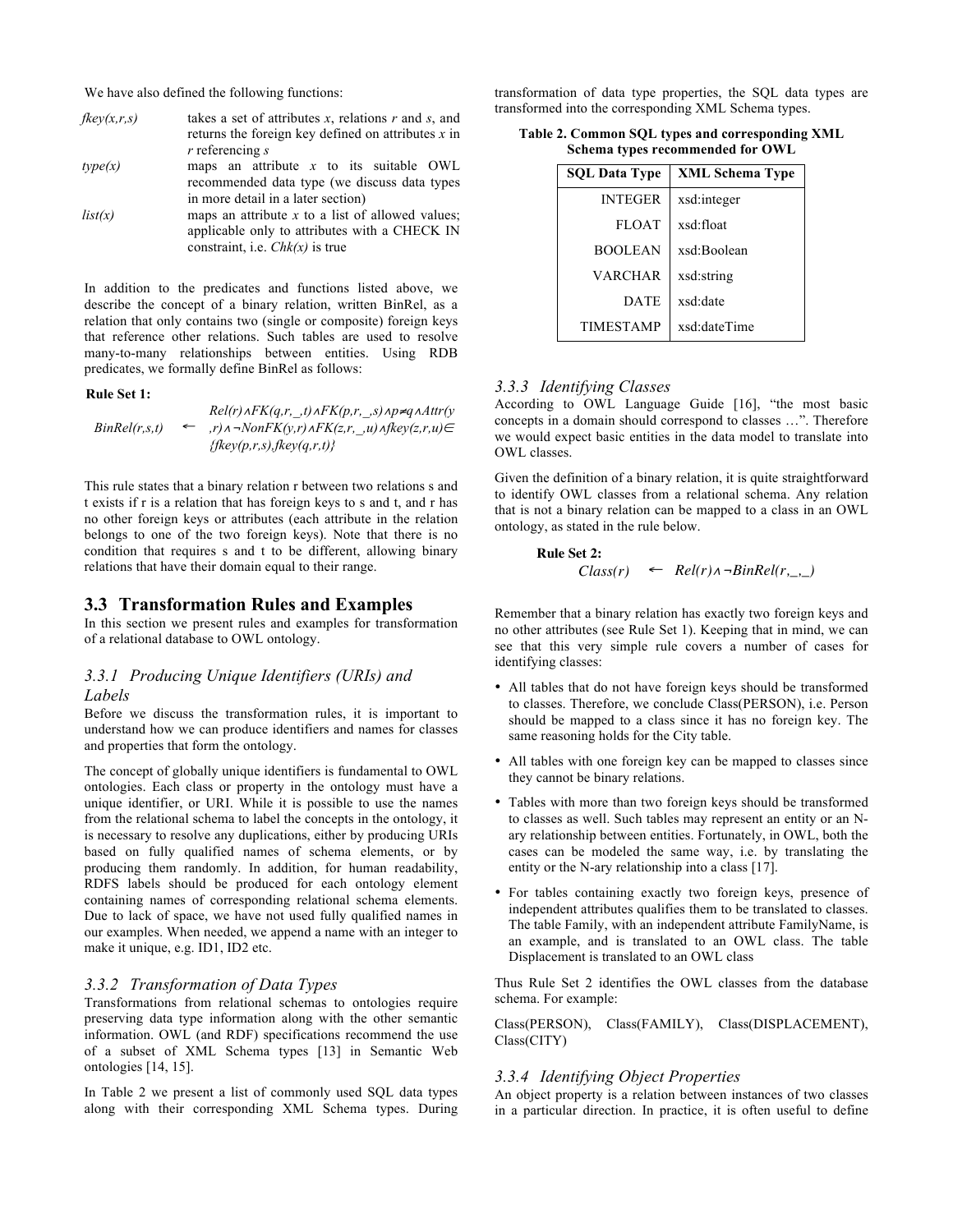object properties in both directions, creating a pair of object properties that are inverses of each other. OWL provides us the means to mark properties as inverses of each other. In our work, when we translate something to an object property, say  $ObjP(r,s,t)$ , it implicitly means we have created an inverse of that property, which we write as  $ObjP(r^{\prime},t,s)$ .

There are two ways of extracting OWL object properties from a relational schema. One of the ways is through identification of binary relations, which represent many-to-many relationships. The following rule identifies an object property using a binary relation.

#### **Rule Set 3:**

$$
ObjP(r,s,t) \leftarrow \begin{array}{l} BinRel(r,s,t) \land Rel(s) \land Rel(t) \land \\ \neg BinRel(s,\_,\_) \land \neg BinRel(t,\_,\_) \end{array}
$$

This rule states that a binary relation r between two relations s and t, neither being a binary relation, can be translated into an OWL object property with domain s and range t. Notice that the rule implies Class(s) and Class(t) hold true, so the domain and range of the object property can be expressed in terms of corresponding OWL classes.

From our university database schema, the FamilyMember table fits the condition. FamilyMember is a binary relation between Person and Family entities, which are not binary relations. Therefore, ObjP(FAMILYMEMBER,PERSON,FAMILY) holds, and since we can create inverses, ObjP(FAMILYMEMBER',FAMILY,PERSON) and Inv(FAMILYMEMBER,FAMILYMEMBER') also hold true.

Foreign key references between tables that are not binary relations represent one-to-one and one-to-many relationships between entities. A pair of object properties that are inverses of each other and have a maximum cardinality of 1 can represent one-to-one relationships. Also, one-to-many relationships can be mapped to an object property with maximum cardinality of 1, and an inverse of that object property with no maximum cardinality restrictions.

In OWL, a property with min cardinality of 0 and max cardinality of 1 is called functional which we represent by the functor FP. If an object property is functional, then its inverse is inverse functional, represented by the functor IFP. In addition to specifying cardinality restrictions on properties in general, we can also specify such restrictions when a property is applied over a particular domain. In our rules, we use ontology predicates Crd, MinC and MaxC to specify these restrictions. The examples following the rules explain the use of these predicates.

The following rule set identifies object properties and their characteristics using foreign key references (not involving binary relations, covered in Rule Set 3) with various combinations of uniqueness and null restrictions. To simplify the rules, we first define a predicate NonBinFK that represents foreign keys not in or referencing binary relations and then express the rules in terms of this predicate.

## **Rule Set 4:**

 $NonBinFK(x,s,y,t) = \frac{FK(x,s,y,t) \land Rel(s) \land Rel(t) \land \neg BinRel(t)}{P(X,s,y,t)}$ *s,\_,\_)*"*¬BinRel(t,\_,\_) a.*  $ObjP(x,s,t), FP(x),$ <br> $MinC(x^{\prime},t,0)$  $\leftarrow$  *NonBinFK(x,s,y,t)* $\land \neg NN(x)$  $\lambda \neg Unq(x)$ 

$$
ObP(x,s,t), FP(x),
$$
  
\n
$$
Crd(x,s,1), \leftarrow \text{NonBinFK}(x,s,y,t) \land NN(x) \land \text{MinC}(x',t,0)
$$

*c.* 
$$
ObjP(x,s,t), FP(x),
$$
  $\leftarrow$   $NonBinFK(x,s,y,t) \land \neg NN(x, FP(x')) \land Unq(x)$ 

d. 
$$
ObjP(x,s,t), FP(x),
$$
  
\n $Crd(x,s,t), FP(x')$   
\n $Unq(x) \land \neg PK(x,s)$ 

Each rule in Rule Set 4 states that a foreign key represents an object property from the entity containing the foreign key (domain) to the referenced entity (range). Since a foreign key references at most one record (instance) of the range, the object property is functional. This entails that the inverse of that object property is inverse functional. An example is the foreign key from Study to Student which gives us: ObjP(RNO,STUDY,STUDENT), FP(RNO), Inv(RNO',RNO), IFP(RNO').

Rules 4a and 4b represent variations of one-to-many relationships.

- We can apply a stronger restriction on cardinality of the object property if the foreign key is constrained as NOT NULL. Without this constraint (rule 4a), the minimum cardinality is 0, which is covered by functional property predicate. With this constraint (rule 4b), we can set the maximum and minimum cardinality to 1.
- According to these rules, we can infer only the minimum cardinality restriction of 0 on the inverse property. Since an instance in the range could be referenced by any number of instances in the domain, we cannot apply a maximum cardinality restriction on the inverse property.

The other two rules, 4c and 4d, represent one-to-one relationships, modeled by applying a uniqueness constraint on the foreign key. It means that an instance in the range can relate to at most one object in the domain, making the inverse property functional too. This also means that the original object property is inverse functional as well.

The difference between rules 4c and 4d is that of a NOT NULL constraint that, like one-to-many relationships mentioned above, if present, gives us a stronger cardinality restriction on the object property represented by the foreign key.

Notice that none of the rules allow the foreign key to be the same as the primary key of the domain relation. Rule 4d restricts this by providing an extra condition, whereas the negation of uniqueness or NOT NULL constraints in rules 4a-c, by definition, implies this condition.

Examples of object properties and their characteristics obtained from the relational schema by applying Rule Sets 3 and 4 are:

ObjP(FAMILYMEMBER,PERSON,FAMILY), ObjP(FAMILYMEMBER',FAMILY,PERSON), Inv(FAMILYMEMBER, FAMILYMEMBER') ObjP(CITYFROM,DISPLACEMENT,CITY), FP(CITYFROM), IFP(CITYFROM'), MinC(CITYFROM',CITY,0) ObjP(CITYTO,DISPLACEMENT,CITY), FP(CITYTO), IFP(CITYTO'), MinC(CITYTO',CITY,0)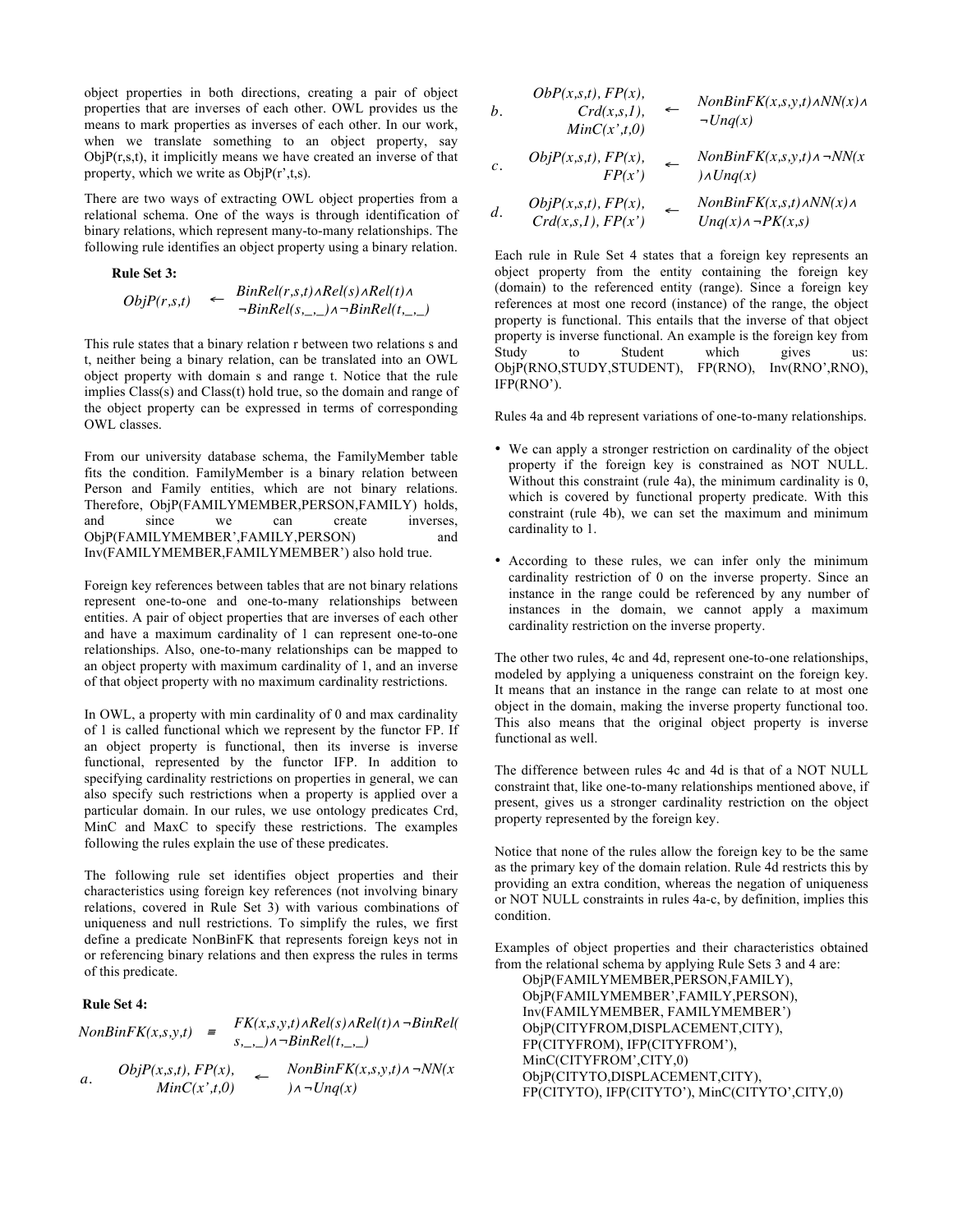ObjP(HEAD,FAMILY,PERSON), FP(HEAD), FP(HEAD'), Crd(HEAD,FAMILY,1) ObjP(DISID,FAMILY,DISPLACEMENT), FP(DISID), FP(DISID'), Crd(DISID,FAMILY,1)

#### *3.3.5 Identifying Data Type Properties*

Data type properties are relations between instances of classes with RDF literals and XML Schema data types. Like object properties, data type properties can also be functional, and can be specified with cardinality restrictions. However, unlike object properties, OWL DL does not allow them or their inverses to be inverse functional.

Attributes of relations in a database schema can be mapped to data type properties in the corresponding OWL ontology. Rule Set 5 identifies data type properties.

#### **Rule Set 5:**

a. 
$$
DTP(x,r, type(x)), FP(x) \leftarrow \text{NonFK}(x,r)
$$
  
\nb.  $DTP(x,r, type(x)), FP(x), \leftarrow \text{NonFK}(x,r) \land NN(x,r)$   
\n $Crd(x,r,1) \leftarrow \text{NonFK}(x,r) \land NN(x,r)$   
\nc.  $DTP(x,r, type(x) \cap list(x)) \leftarrow \text{NonFK}(x,r) \land Chk(x,r)$ 

Rule Set 5 says that attributes that do not contribute towards foreign keys can be mapped to data type properties with range equal to their mapped OWL type. Since each record can have at most one value per attribute, each data type property can be marked as a functional property. When an attribute has a NOT NULL constraint, rule 5b allows us to put an additional cardinality restriction on the property. Rule 5c allows us to infer stronger range restrictions on attributes with enumerated list (CHECK IN) constraints.

In some cases, it may be possible to apply more than one rule to an attribute. In such cases, all possible rules should be applied to extract more semantics out of the relational schema. Some data type properties extracted from our sample university database schema are:

DTP(PERSONID,PERSON,xsd:integer), FP(PERSONID), Crd(PERSONID,PERSON,1) DTP(GENDER, PERSON, xsd:string?{M,F}), FP(GENDER) DTP(NAME,PERSON,xsd:string), FP(NAME), Crd(NAME,PERSON,1)

#### *3.3.6 Identifying Inheritance*

Inheritance allows us to form new classes using already defined classes. It relates a more specific class to a more general one using subclass relationships [16].

Inheritance relationships between entities in a relational schema can be modeled in a variety of ways. Since most of these models are not limited to expressing inheritance alone, it is hard to identify subclass relationships.

The following rule describes a special case that can be used only for inheritance modeling in a normalized database design.

**Rule Set 6:**

#### $Subclass(r,s) \leftarrow Rel(r) \wedge Rel(s) \wedge PK(x,r) \wedge FK(x,r,...,s)$

This rule states that an entity represented by a relation  $r$  is a subclass of an entity represented by relation *s*, if the primary key of *r* is a foreign key to *s*.

# **4. Integration with FOAF to overcome database heterogeneity**

As a result of direct mapping, an ontology is derived from the relational database schema, called *putative ontology* [Sequeda]. A putative ontology represents the basic implicit domain semantics of a relational database, which is obtained by applying direct mapping rules. Even though the putative ontology is not semantically equivalent to a domain ontology, it is not semantically incorrect, hence putative. Conversely, the expressiveness of the putative ontology depends on the structure of the relational database schema. If the schema has been developed with sophisticated tools and in a normalized manner, the schema can portray enough semantics to create a semantically rich putative ontology. An example of the putative ontology derived from the relational database schema in Table 1 is shown in Figure 1. An example of why the ontology is considered putative is the concept "Displacement"; it may be considered ambiguous and not needed, because it represents an action. However, this is the result after applying the rules in Section 3.



**Figure 1. Putative Ontology**

In order to overcome database heterogeneity, each putative ontology can be mapped to a global domain ontology, enabling an ontology-based framework for integration and interoperability [1]. By direct mapping relational database schemas, the problem of mapping a domain ontology to the relational database has changed to mapping two ontologies: the domain ontology and the putative ontology

Furthermore, in our case study, we are mostly interested in data about people and about people's interaction. Relational DBs for displaced population normally store this type of information in a similar way to FOAF; hence we propose to map the putative ontology to the FOAF ontology manually, utilizing FOAF as our domain ontology. This will enable our initial objective of facilitating social networks for the displaced population, since FOAF is widely used and social networking FOAF-based tools are available.

The alignment between the putative ontology and FOAF consists of the following correspondences: the "PERSON" class of the putative ontology corresponds to the Person class of FOAF; the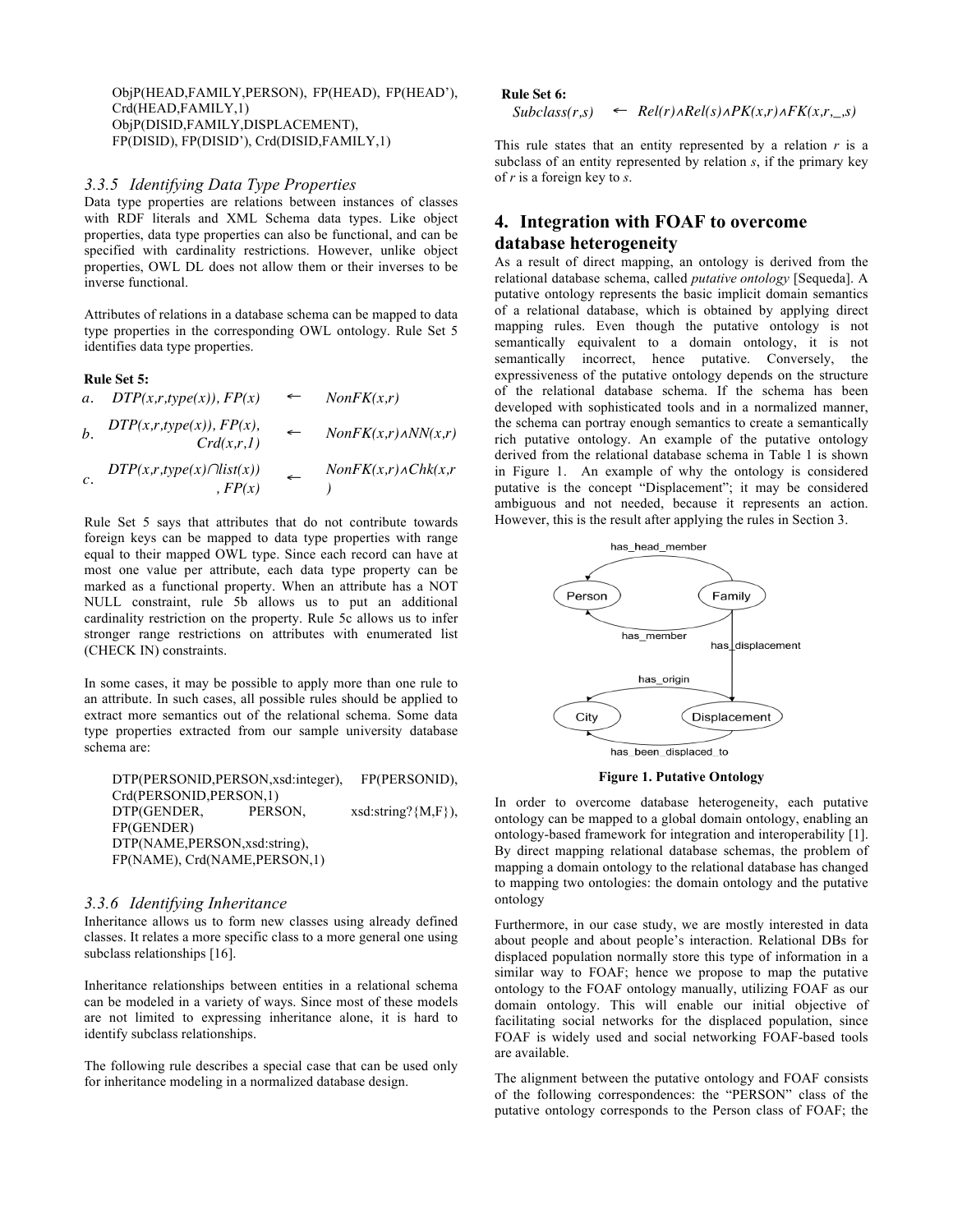"FAMILY" class of the putative ontology corresponds to a specialization of the Group class of FOAF. In other words, the "FAMILY" class is a subclass of the Group class. Furthermore, the "HAS\_MEMBER" property of the putative ontology is a specialization of the "MEMBER" property in FOAF. Finally, the "HAS BEEN DISPLACED" property of the putative ontology is a specialization of the "BASED\_NEAR" property of FOAF. These correspondences are displayed in first-order logic in Table 3.

#### **Table 3. Alignment between Putative Ontology and FOAF Ontology**

| <b>Putative Ontology</b>                         | <b>FOAF</b> Ontology    |
|--------------------------------------------------|-------------------------|
| $\forall x, Person(x) =$                         | Person(x)               |
| $\forall x$ , Family(x)                          | $\rightarrow$ Group(x)  |
| $\forall x, has member(x)$                       | $\rightarrow$ member(x) |
| $\forall x, has\_been\_displaced(x) \rightarrow$ | $based\_near(x)$        |

Obviously, depending on the source used to derive the ontology, different mappings can be generated. For example, if one was to consider replacing all the information about people with FOAF, but continuing using other parts of the database-derived ontology, one could still use a SPARQL query like the ones shown in Table 4 and Table 5.

**Table 4. SPARQL query to the database-derived ontology: show the family and the members of the family who have been**  displaced from "San Jose del Guaviare" to "Bogota"

```
PREFIX foaf: <http://xmlns.com/foaf/0.1/>
PREFIX : 
<http://www.example.com/displaced.owl#>
SELECT ?family ?firstName ?familyName
WHERE {
      ?family a :Family .
      ?y :isFamilyMember ?family .
      ?y foaf:firstName ?firstName .
     ?y foaf:family name ?familyName .
      ?family :hasDisplacement ?x .
      ?x :comesFrom ?cityFrom .
      ?x :sendsToCity ?cityTo .
      ?cityFrom :hasCityName "San Jose del 
Guaviare" . 
      ?cityTo :hasCityName "Bogota" . }
```
#### **Table 5. SPARQL query to the database-derived ontology mapped to FOAF: show all the people and their current location**

```
PREFIX foaf: <http://xmlns.com/foaf/0.1/>
SELECT ?firstName ?familyName ?place
WHERE {
      ?x a foaf:Person .
     ?x foaf:firstName ?firstName .
    ?x foaf:family name ?familyName .
```
?x foaf:based near ?place }

Our main assumption is that by having several data sources transformed into a Semantic Web representation (RDF for data and OWL for the ontologies), interoperability can be achieved more easily, since format heterogeneity can be easily overcome. Moreover, as a direct consequence of having several sources being aligned with the same set of ontologies (FOAF in our case), semantic interoperability is further improved. In our case we have also proposed to extend the FOAF ontology so that it can represent displaced population.

# **5. DISCUSSIONS AND CONCLUSIONS**

In this paper, we have presented the database heterogeneity problem of displaced population of Colombia. Currently the government manages this data in SUR (Sistema Único de Registro, Unique Registry System). This register system is, however, not the only one, nor is it a definitive one. Colombian NGOs maintain other information resources; discrepancies between these databases range from differences in the information they managed, no consistency across existing DBs, to a significant difference in the account for those considered to be displaced –1.9 million for the government, 2.9 for some Colombian NGOs.<sup>1</sup> To overcome this database heterogeneity problem, we have proposed a two-step solution. Firstly, a putative ontology is automatically derived from the relational database schema. Finally, the putative ontology is mapped to a domain ontology.

SQL DDL is a standard for representing the physical schema of applications that use relational databases. Although SQL DDL is not a knowledge representation language, it is capable of capturing some semantics of the application domain. We have defined a system for automatic transformation of normalized SQL DDL schemas into a OWL ontology. We have defined our entire set of transformation rules in first order logic eliminating syntactic and semantic ambiguities and allowing for easy implementation of the system in languages like JESS or Datalog.

Once an ontology is obtained for a domain, previously represented by a relational schema, the actual database content can be easily translated into its corresponding RDF representation, and then alignments between the obtained model and other existing ontologies can be achieved. Being this similar to the work done in traditional local as view approaches.

Although the FOAF ontology is central to our approach, and has been used as the domain ontology for database integration, it is clear that FOAF itself is not enough. Our future work entails creating an ontology that can fully represent the domain of the displaced and migrant population (Migrant Population Ontology-MIPO is under development) in a way that makes it possible to facilitate integration and interoperability across heterogeneous databases.

Our case study illustrates how this approach can be applied within the context of displaced population; more specifically in the case of the Colombian displaced population. We will continue to work on this scenario by incorporating several of the heterogeneous public and private data sources about displacement. The more coherently integrated data, the more useful information there will

-

<sup>1</sup> http://www.refugeesinternational.org/policy/fieldreport/colombia-flaws-registering-displaced-people-leadsdenial-services